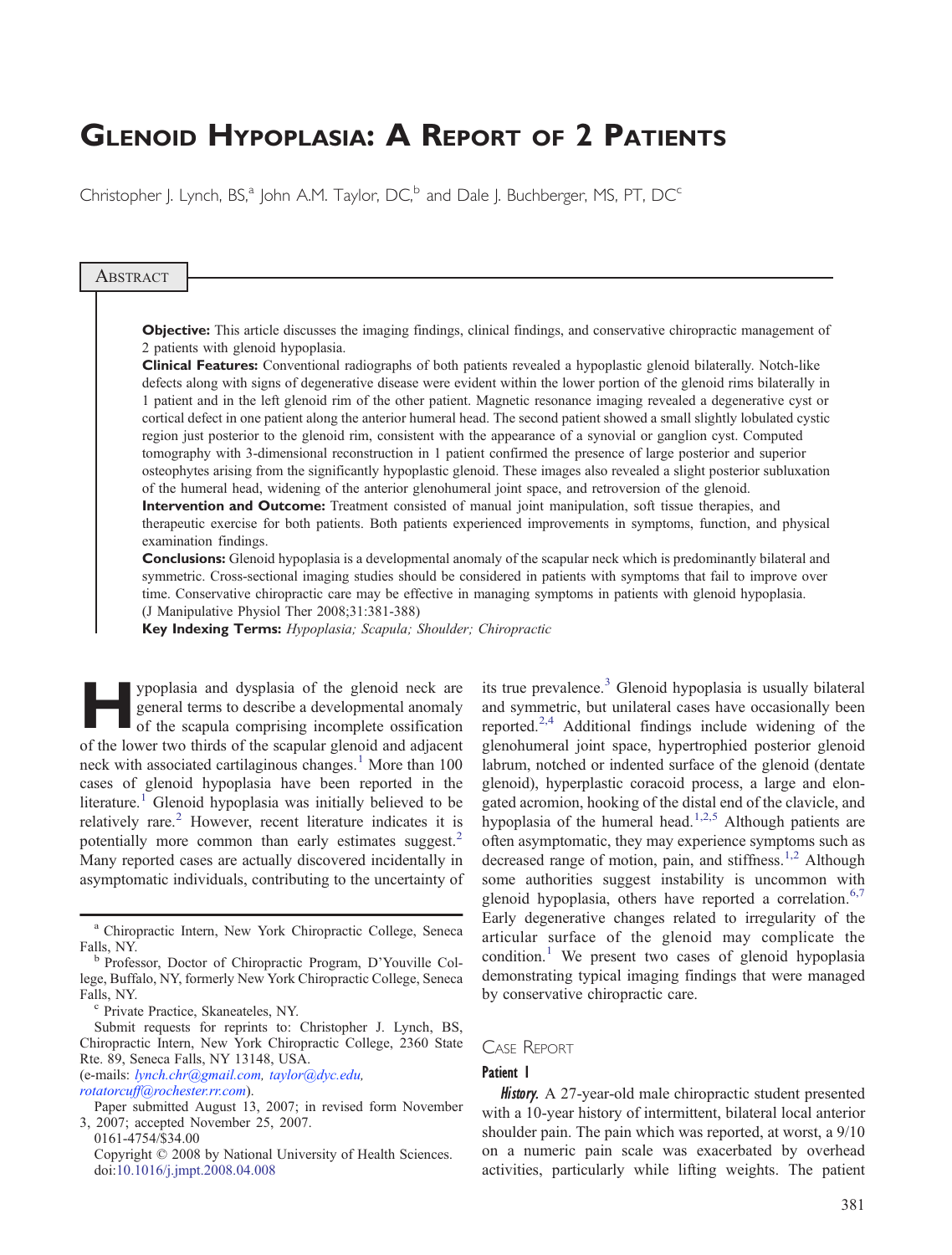## Table 1. Orthopedic tests referred to in the text

<span id="page-1-0"></span>

| Orthopedic test                            | Procedure                                                                                                                                                                                                                                                                                                                                       | Interpretation of Positive Finding                                                                                                                                                                    |
|--------------------------------------------|-------------------------------------------------------------------------------------------------------------------------------------------------------------------------------------------------------------------------------------------------------------------------------------------------------------------------------------------------|-------------------------------------------------------------------------------------------------------------------------------------------------------------------------------------------------------|
| Abbott Saunder's Test                      | Patient seated, the examiner fully abducts and externally<br>rotates the patient's arm. The examiner then lowers the<br>arm to the patient's side. <sup>8</sup>                                                                                                                                                                                 | An audible click indicates subluxation of the<br>biceps tendon. <sup>8</sup>                                                                                                                          |
| Apley's Scratch Test                       | Patient is seated and instructed to place the affected<br>hand behind the head and touch the opposite superior<br>angle of the scapula. The patient is then instructed to<br>place the hand behind the back and attempt to touch<br>the opposite inferior angle of the scapula. <sup>8</sup>                                                    | Exacerbation of patient's pain is indicative of<br>degenerative tendinitis of one of the tendons of the<br>rotator cuff, usually supraspinatus. <sup>8</sup>                                          |
| Apprehension Test                          | Patient is supine with the affected arm in external rotation<br>and abduction. The examiner pushes anteriorly on the<br>posterior humeral head. <sup>9</sup>                                                                                                                                                                                    | Positive finding is apprehension in the patient's demeanor<br>coupled with pain indicating possibility of recurrent<br>dislocations. <sup>9</sup>                                                     |
| Empty Can (Supraspinatus<br>Strength Test) | Seated patient abducts the shoulder to 90° and the examiner<br>resists the abduction. The shoulders are medially rotated and<br>angled $30^{\circ}$ forward and the examiner resists abduction. <sup>10</sup>                                                                                                                                   | Weakness or pain indicates a lesion of the supraspinatus<br>rotator cuff muscle. <sup>10</sup>                                                                                                        |
| Full Can Test                              | Patient's arm is abducted to 90° in the scapular plane, and<br>externally rotated 45°. This position is held against a<br>downward resistance. <sup>10</sup>                                                                                                                                                                                    | Weakness or pain indicates supraspinatus lesion. <sup>10</sup>                                                                                                                                        |
| Gerber's Lift Off                          | Patient's arm is internally rotated with the forearm/dorsum<br>of hand placed against the lower back. <sup>11</sup>                                                                                                                                                                                                                             | The inability of the patient to lift the hand posteriorly<br>off of the back or hold the arm in a position just off<br>the low back indicates subscapularis tendon pathology. <sup>11</sup>           |
| Hawkins' Impingement<br>Sign/Test          | Patient's arm is placed in 90° on forward flexion with<br>the elbow flexed at 90°. The examiner internally rotates<br>the arm maximally. <sup>11</sup>                                                                                                                                                                                          | Reproduction of pain indicates a subacromial<br>impingement and rotator cuff pathology. <sup>11</sup>                                                                                                 |
| Jobe's Test                                | Patient is seated with arm is raised to 90° in the scapular<br>plane (roughly 30° forward), with the thumbs pointing<br>toward the ground. This position is held against a<br>downward resistance. <sup>11</sup>                                                                                                                                | This test is an indication of rotator cuff, particularly<br>supraspinatus pathology. <sup>11</sup>                                                                                                    |
| Load and Shift Test                        | Examiner stands behind affected side and places hand over<br>the patient's scapula to stabilize. With the opposite hand, the<br>examiner grasps the humeral head while applying an<br>anterior and a posterior force. Then, a downward traction<br>of the humerus is applied and the area adjacent to the<br>acromion is observed. <sup>9</sup> | If present, the amount of translation between the arch of<br>the acromion and head of the humerus is reported<br>in centimeters. <sup>9</sup>                                                         |
| Neer's Impingement<br>Sign                 | The examiner raises patient's affected arm into forward<br>elevation (somewhere between flexion and abduction) with<br>one hand, while the other hand is placed on the patient's<br>shoulder immobilizing the scapula for support. $^{11}$                                                                                                      | Pain and weakness is noted at the degree of forward<br>flexion, which may indicate impingement syndrome. <sup>11</sup>                                                                                |
| <b>Relocation Test</b>                     | Patient is supine with the affected arm in external rotation<br>and abduction. The examiner pushes posteriorly on the<br>anterior aspect of the humeral head. <sup>9</sup>                                                                                                                                                                      | Patients with instability or secondary impingement<br>will have a relief of symptoms. <sup>9</sup>                                                                                                    |
| Speed's Test                               | The patient's shoulder is flexed to 90° with elbow extended.<br>The patient further resists forearm supination and elbow<br>extension. <sup>8</sup>                                                                                                                                                                                             | Increased tenderness in the bicipital groove suggesting<br>bicipital tendonitis. <sup>8</sup>                                                                                                         |
| Sulcus Sign                                | Patient sits with arms relaxed at the side of the body.<br>A downward axial force is applied along the humerus<br>by holding the elbow. <sup>9</sup>                                                                                                                                                                                            | The sign appears between the arch of the acromion and<br>head of the humerus, indicating capsular laxity as well<br>as testing the superior glenohumeral and coracohumeral<br>ligaments. <sup>9</sup> |
| The Crank (Apprehension)<br>Test           | Patient is seated with arm elevated to $160^\circ$ in the scapular<br>plane with an axial traction applied to the humerus with one<br>hand. The examiner's other hand produces internal and<br>external rotation of the humerus. <sup>9</sup>                                                                                                   | Pain with the maneuver with or without an audible<br>click potentially indicates a lesion of the labrum<br>or instability. <sup>9</sup>                                                               |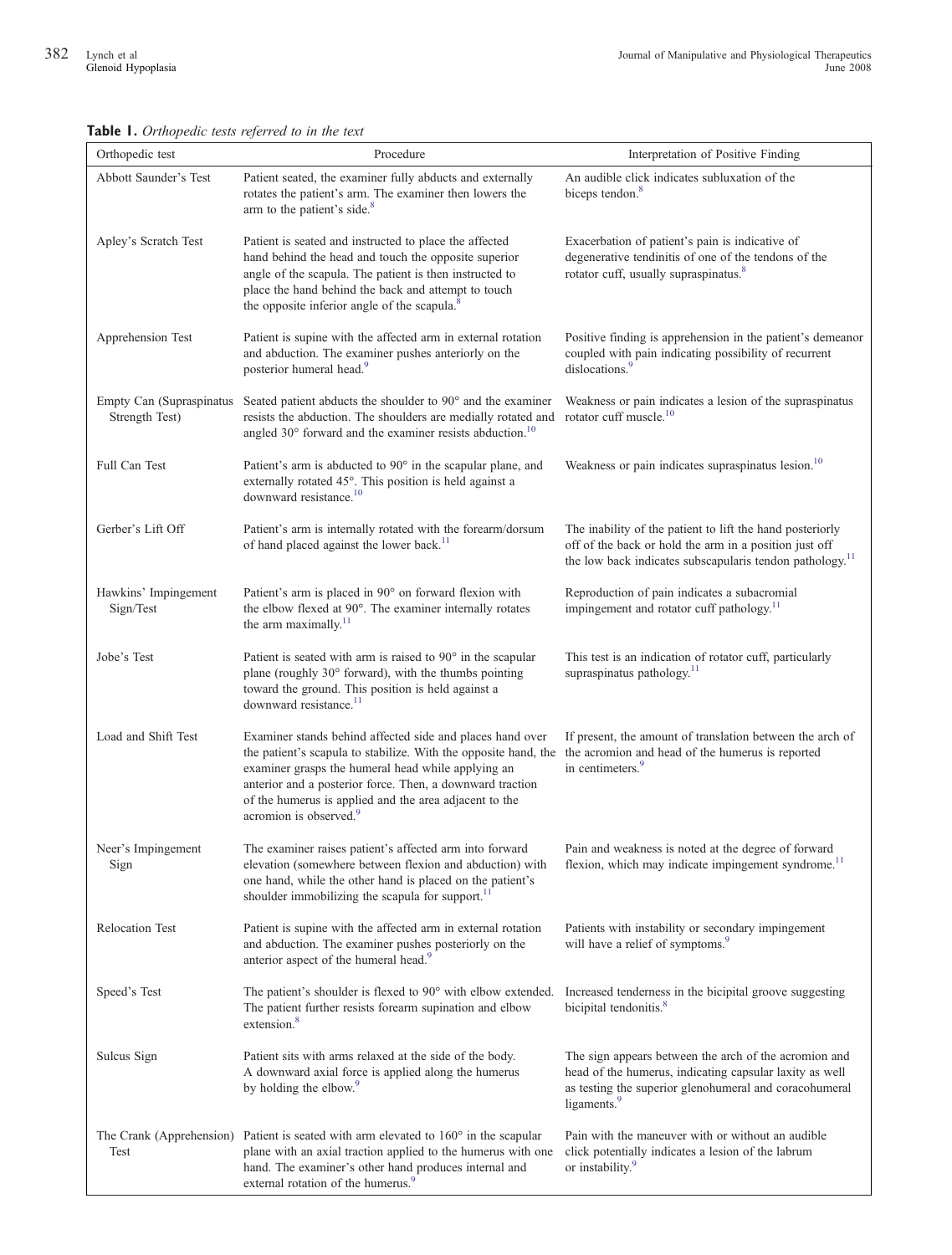reported a history of training with heavy weights (whole body) from ages 13 to 25 with weight upwards of one repetition of 500 lb on bench press and 20 repetitions of 315 lb for a continuous 4- to 5-year period. From ages 16 to 23 years, he competed as a power lifter, training with near 1 rep-maximum weights frequently. During that time, he experienced no pain if the elbows were kept at the sides of his body during the lifts. Most pain occurred with throwing movements and dynamic overhead activities (painting, put dishes away, etc), but there was no pain weight lifting under controlled execution. Weight-training also elicited crepitus within both shoulder joints.

The right shoulder pain initially began 10 years earlier after the repetitive microtrauma of throwing javelin. No diagnosis was established at the time, but after 4 weeks of rehabilitation by his chiropractor, there was a complete remission of symptoms. The left shoulder pain began 8 years earlier after being tackled in football. Conventional radiographs obtained at the time were reported as normal and rehabilitation was successful in alleviating the pain at the time. He now reports compensating with active bracing and shoulder retraction during activities of daily living, a measure that seems to prevent pain.

**Examination Findings.** Physical examination revealed slightly limited active ranges of motion in forward flexion, abduction, adduction, and internal rotation of both shoulders. Forward flexion produced anterior shoulder pain bilaterally and external rotation at 90° of abduction produced posteriorsided shoulder pain on the right. The following orthopedic tests were performed ([Table 1](#page-1-0)): Apley's scratch test revealed internal rotation to T12 and external rotation to T3 bilaterally; Speed's Test produced anterolateral shoulder pain bilaterally; Codman's drop arm sign was absent bilaterally; Full Can and Empty Can tests were positive bilaterally with right-sided pain greater than left; Hawkins' Impingement Sign; Gerber's Lift Off test was positive indicating a weak subscapularis muscle and a tight posterior glenohumeral joint capsule bilaterally; Jobe's Test produced pain in the anterior shoulder bilaterally with audible crepitus in left shoulder; bilateral apprehension and relocation tests were positive producing pain and indicating subtle anterior glenohumeral instability; Sulcus Sign was evident bilaterally; Load and Shift Test was noted as a 2 anterior bilaterally and a 2 posterior bilaterally. These findings collectively indicate a secondary impingement syndrome or injury or pathology of the rotator cuff, biceps tendon, or ligaments about the shoulder.

<span id="page-2-0"></span>Imaging Findings. Conventional radiographs of both shoulders [\(Fig 1](#page-2-0)) revealed normal alignment with no evidence of acromioclavicular joint degeneration. The glenoid processes appeared hypoplastic bilaterally and notch-like defects were apparent within the lower portion of the glenoid rims. Osteophytes arising from the inferior aspect of both glenoid rims were barely visible but were indicative of early degenerative disease. Both humeral heads





Fig  $\mathsf I$ . Patient 1: internal rotation radiographs of the right (A) and left (B) shoulder reveal marked hypoplasia of the glenoid necks bilaterally and irregular, dentate or notched articular surface (arrows) of the left glenoid cavity.

appeared somewhat hypoplastic and exhibited minimal subchondral sclerosis.

Magnetic resonance (MR) images of the left shoulder (not shown) revealed a markedly dysplastic appearance with flattening of the glenoid fossa and a dentate notch in the glenoid rim. Prominent posterior marginal osteophyte formation and minimal anterior osteophyte formation was present. The glenoid version was negative 50°, which is markedly abnormal and prone to instability and dislocation. Along the anterior humeral head, there was either an incidental degenerative cyst or cortical defect possibly from a prior dislocation. There was no evidence of rotator cuff or biceps tendon pathology. Computed tomography (CT) with 3-dimensional reconstruction was then ordered to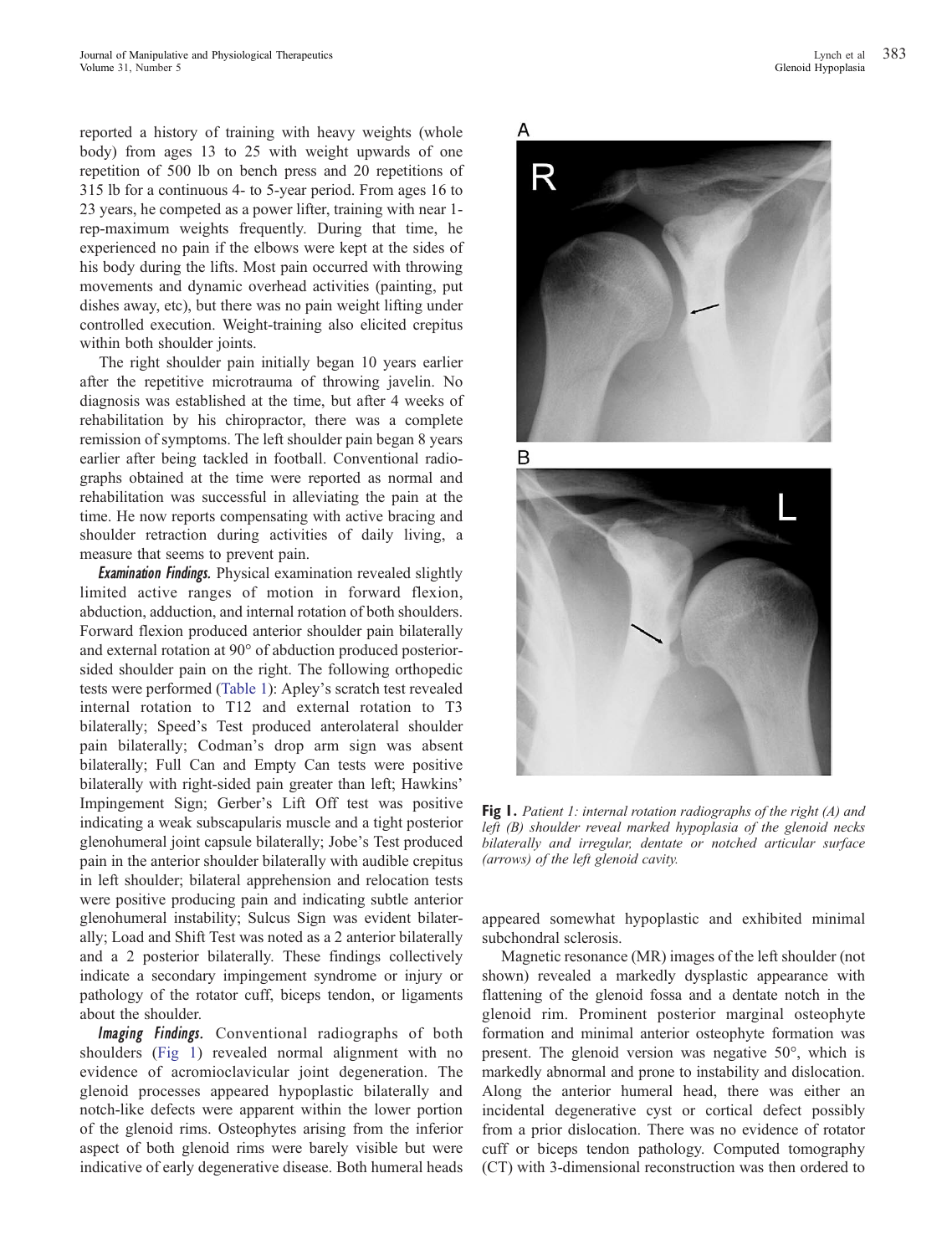further evaluate the dysplastic scapula and to further assess the degenerative changes. These images (Fig 2) confirm the presence of large posterior and superior osteophytes arising from the significantly hypoplastic glenoid. These images also revealed a slight posterior subluxation of the humeral head, widening of the anterior glenohumeral joint space, and retroversion of the glenoid.

**Management and Outcome.** Conservative management included a protocol of proprioceptive stretching and strengthening of the rotator cuff musculature. The patient complied with all instructions. The following treatments were performed once per week over a 7-week period. Soft tissue modalities included Active Release Technique (ART) and Nimmo techniques of the shoulder musculature, bilaterally once per week. In this particular case, ART and Nimmo were used to treat the muscular dysfunction associated with the congenital malformation of the glenoid. Rhythmic stabilization of the shoulders was also performed bilaterally. After 4 weeks of treatment, the patient reported a significant subjective decrease in symptoms. A 6-week reassessment revealed full and pain-free active and passive ranges of motion bilaterally. Orthopedic tests revealed the same positive findings as upon initial evaluation with the exception of Full Can, Empty Can, and Speed's, which were less painful as reported by the patient. After 7 weeks, the symptoms had subsided completely with 100% reduction of pain, and full, pain-free active and passive ranges of motion.

## Patient 2

History. A second chiropractic student, a 24-year-old man, complained of localized left anterior shoulder pain of three months' duration after performing a chiropractic manipulation procedure on a classmate in technique class. The pain was reported as a three to four at its worst on a 10-point numeric pain scale and was exacerbated by overhead activities, particularly in external rotation and abduction and while lifting weights. His weight lifting routine 3 times per week included military and bench press with 150 and 300 lb respectively. This injury appeared to be an acute exacerbation of an injury that occurred in a collision during a football game 4 years earlier. At that time, the injury was diagnosed as tendinitis and was treated with electrical stimulation, stretching and shoulder exercises 6 times in 3 weeks by a chiropractor. After this treatment, the patient reported a complete resolution of the symptoms.

**Examination Findings.** Examination of the left shoulder revealed slightly limited active and passive flexion and

external rotation of the left shoulder. The following orthopedic provocative maneuvers reproduced the patient's complaint of left anterior shoulder pain. Neer's Impingement Sign was painful at end range forward flexion, indicative of internal glenoid impingement; the Relocation Test relieved the complaint of anterior shoulder pain, which is indicative of anterior shoulder instability; The Crank (Apprehension) Test reproduced the anterior shoulder pain, indicative of anterior shoulder instability; Apley's Scratch Test was painful in both external rotation and internal rotation suggesting rotator cuff pathology; pain and an audible click were elicited past 90° of abduction upon performance of Abbott-Saunder's test indicative of a possible subluxation of the biceps tendon and/or bicipital tenosynovitis.

**Imaging Findings.** Conventional radiographs [\(Fig 3\)](#page-5-0) revealed bilateral hypoplastic glenoids and humeral heads. A small notch was evident inferiorly in the articular surface of the left glenoid rim. A curvature of the underside of each acromion (type II acromion)<sup>[1](#page-7-0)</sup> was noted bilaterally. These findings are consistent with classic glenoid hypoplasia.

Bilateral shoulder MR images [\(Fig 4](#page-6-0)) confirmed the presence of hypoplastic glenoid, worse on the left. The left glenoid was somewhat smaller than normal, especially the posterior portion of the bone. The posterior glenoid labrum is not discretely identified but the anterior glenoid labrum appears unremarkable. There is a small slightly lobulated cystic area measuring  $1 \times 1.5$  cm just posterior to the glenoid rim consistent with the appearance of synovial cyst or ganglion cyst. The humeral head is also somewhat hypoplastic. MR images of the right shoulder (not shown) revealed similar findings. The rotator cuff and biceps tendons were intact.

Management and Outcome. Active mobilization of the acromioclavicular and glenohumeral joints, as well as ART of associated muscular dysfunction was administered once per week for 5 weeks. Home instructions included tubing exercises for the rotator cuff as well as shoulder isotonic internal and external rotation daily exercises including thirty repetitions of a 3-second concentric contraction and a 6-second eccentric relaxation. A 5-week reassessment included orthopedic testing of the left shoulder which exhibited full range of motion with slight pain anteriorly upon flexion, abduction and external rotation, with a positive Neer's Impingement Sign, Hawkins' Impingement Sign, Jobe's, and concomitant Sulcus Sign. The patient also reported having "mild discomfort" in the shoulder at the time of this reassessment. Treatment was continued for an additional 4 weeks. A visual analog pain scale revealed 100%

Fig 2. Patient 1: computed tomography. Three-dimensional reformatted CT images of the left glenohumeral region as viewed from the posterior (A) and left scapula (B) reveal a hypoplastic glenoid neck, curved undersurface of the acromion, and glenohumeral joint degenerative changes. A reformatted coronal image (C) also reveals a large osteophyte arising from the superior glenoid rim (arrow). Axial CT images (D, E) reveal the glenoid hypoplasia, retroversion of the glenoid cavity, posterior subluxation of the humeral head, and osteophytes arising from the posterior glenoid neck (arrow in D). Note the widening of the anterior portion of the glenohumeral joint best seen in (E).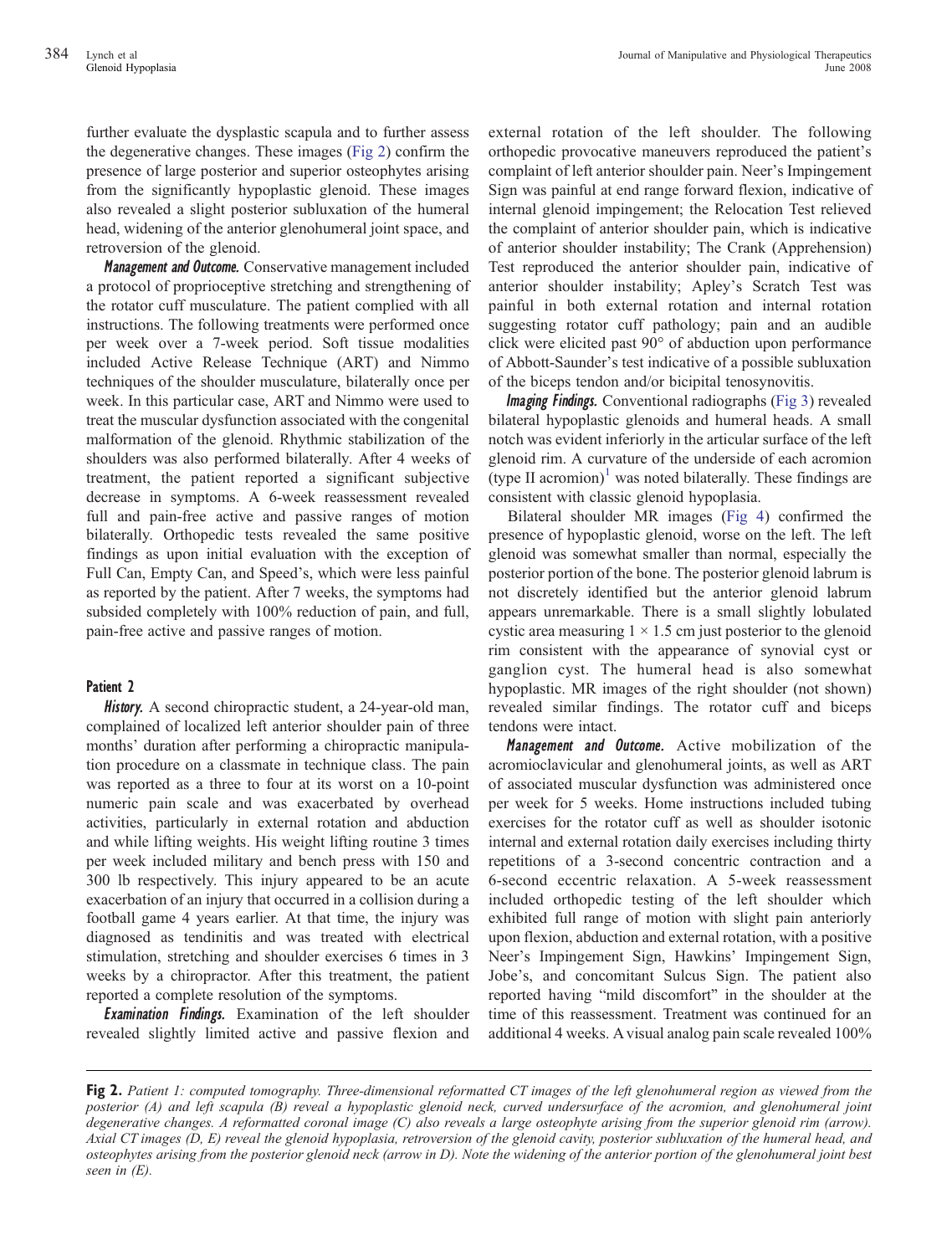

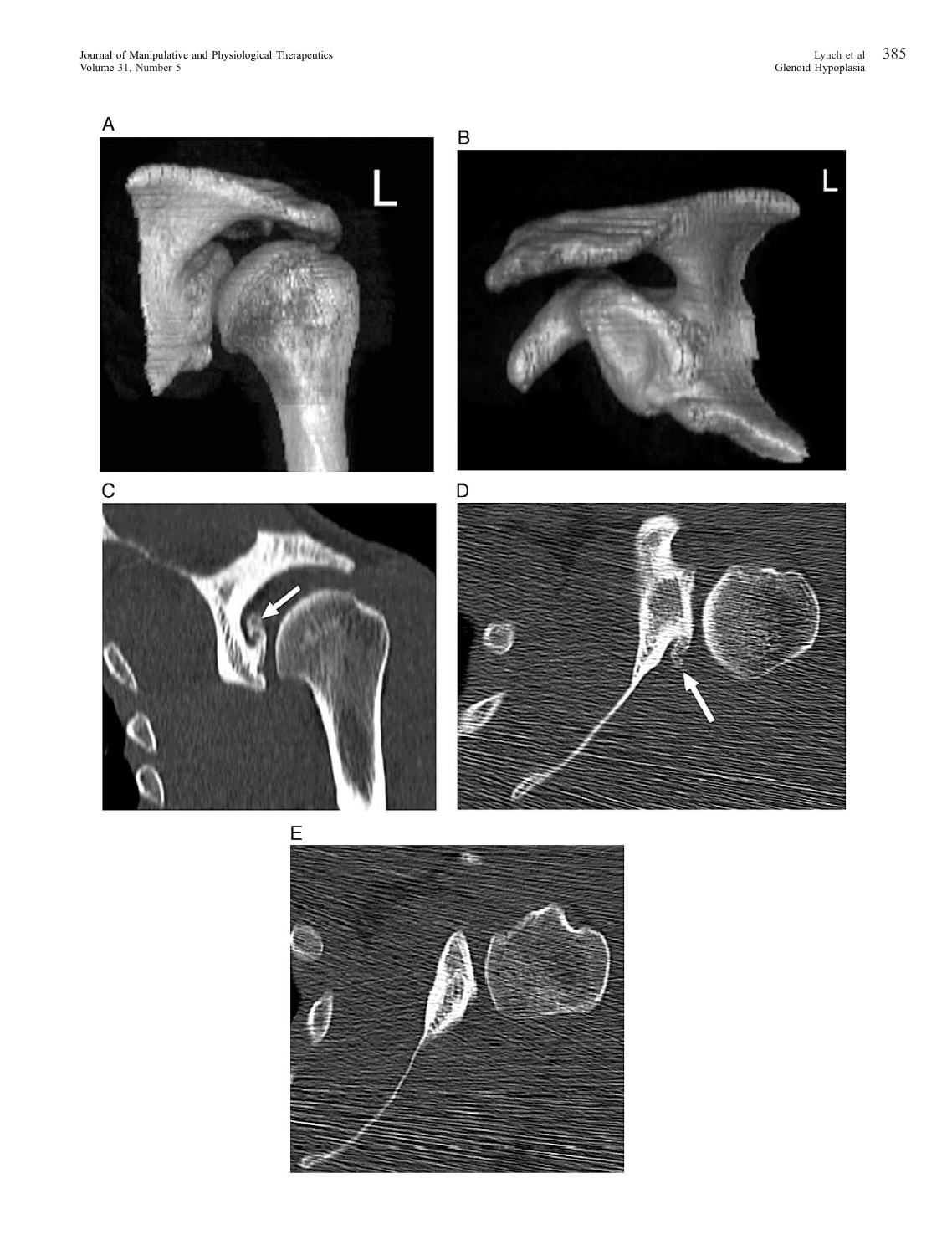

Ć

<span id="page-5-0"></span>

decrease in pain after the sixth overall week of treatment. With moderate patient compliance to performing prescribed exercises, treatment provided complete relief of symptoms associated with this acute exacerbation.

#### **DISCUSSION**

Glenoid hypoplasia is a developmental anomaly of the scapular neck characterized by an incongruent glenoid surface. This anomaly is often associated with changes in the articular cartilage and glenoid labrum as well as a spectrum of osseous changes. First described in 1931, there have been more than 100 cases reported in the literature to date. $1,2$ 

The pathogenesis of glenoid hypoplasia remains uncertain; however, genetic links, obstetrical trauma, infection, muscular dystrophy, maldevelopment of the glenoid ossification centers, and arthrogryposis have all been postulated as etiologic factors.<sup>[1,3](#page-7-0)</sup> The glenoid contains 2 of at least 8 growth centers located in the scapula. An abnormality of one or both of the ossification centers within the glenoid, allowing a failure of the inferior glenoid precartilage to ossify, is implicated to be the most likely cause of glenoid hypoplasia. A recent MR imaging study demonstrated the presence of fibrocartilaginous tissue or fat tissue replacing the hypoplastic glenoid and scapular neck,  $1,3,12$  findings that suggest that aberration of growth centers is most likely not the only abnormality causing glenoid hypoplasia.<sup>[1](#page-7-0)</sup>

The most frequent complication of glenoid hypoplasia is degenerative disease, which likely results from the incon-gruence of the glenoid articular surface.<sup>[5](#page-7-0)</sup> The 2 cases presented here demonstrate these degenerative changes as well as instability, both of which were most likely exacerbated by traumatic activities. Both our patients reported a history of heavy weight lifting, particularly bench pressing, an activity that exerts significant shearing forces upon the glenohumeral joint. Previous studies suggest that a hypoplastic glenoid is more susceptible to injury from such forces considering the vulnerability of the hypertro-phied posterior labrum.<sup>[2,12](#page-7-0)</sup>

The conservative approach to glenoid hypoplasia consists of a physician-directed physical therapy program for rehabilitation and strengthening of the scapular stabilizers, rotator cuff, and deltoid muscles.<sup>[1,3](#page-7-0)</sup> Further conservative care to address associated instability or internal joint derangement should be considered on a case-by-case basis. Surgical options for glenoid hypoplasia include scapular

Fig 3. Patient 2: conventional radiographs of the right  $(A)$  and left (B) shoulders reveal marked hypoplasia of the glenoid necks bilaterally and an irregular, dentate or notched articular surface of the left glenoid rim (arrow in B). Both humeral heads are slightly hypoplastic. A Y-scapular view of the right shoulder (C) reveals a curved (type II) undersurface of the acromion (arrows).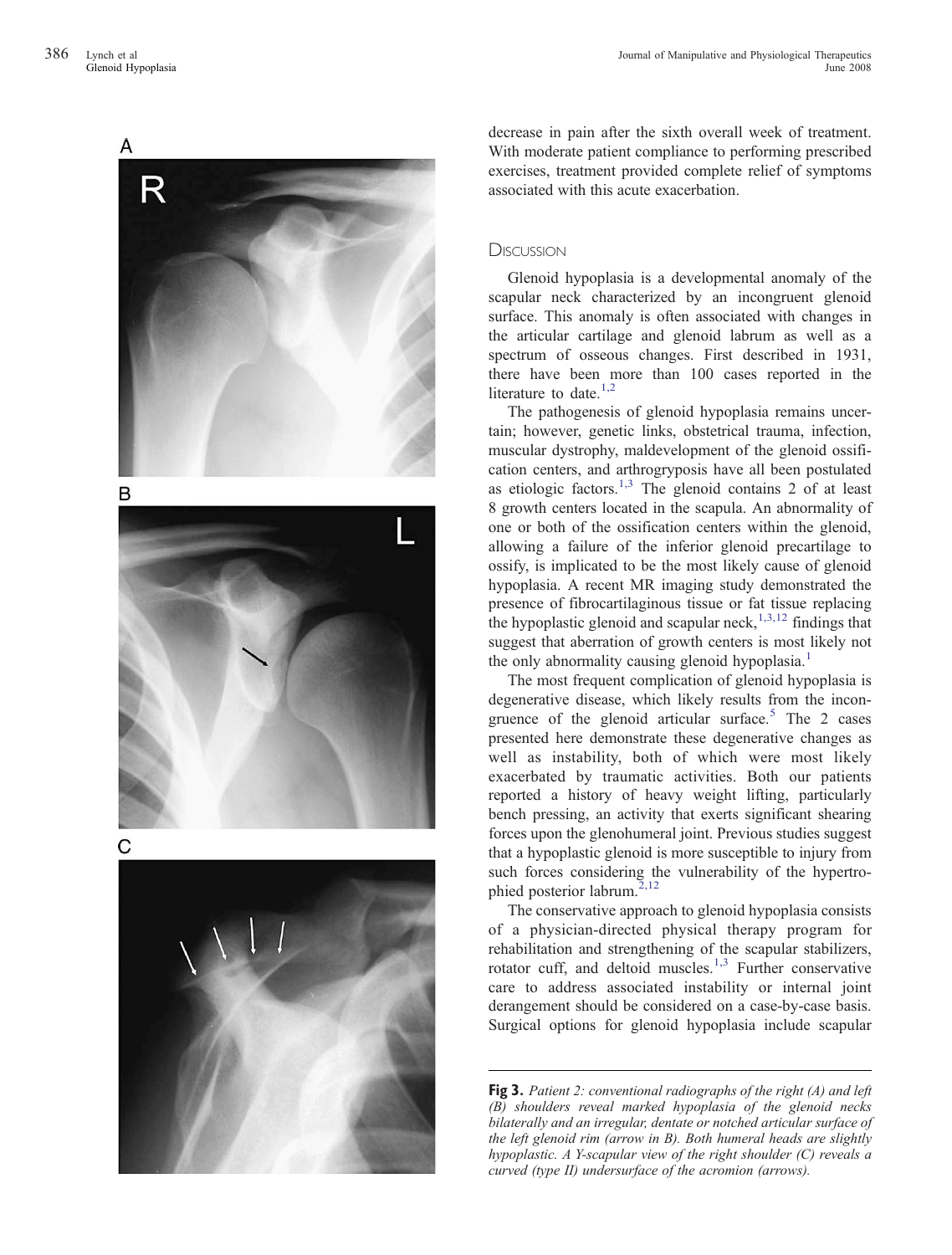

osteotomy, bone grafting, and soft tissue reconstruction in an attempt to restore the abnormal anatomy.<sup>[1,3](#page-7-0)</sup> A total or hemiarthroplasty may be performed in more severe cases of secondary degeneration with unremitting symptoms.<sup>[13](#page-7-0)</sup> Symptoms in both of our patients were managed successfully with conservative chiropractic care and rehabilitation.

In patient 1, a 7-week trial of mobilization of the glenohumeral joint, soft tissue techniques (ART and Nimmo), and proprioceptive stretching and strengthening of the rotator cuff musculature completely resolved the patient's symptoms. Of the soft tissue techniques used above, ART is a movement based technique that uses specific maneuvers purportedly aimed at the removal of adhesions and fibrosis, thereby restoring optimal texture, motion, and function of muscles, tendons, ligaments, fascia, and nerves.<sup>[14](#page-7-0)</sup> These adhesions can occur as a result of acute injury, repetitive motion, and constant pressure or tension.<sup>[14](#page-7-0)</sup> Nimmo technique is another soft tissue approach that uses the application of simple pressure to tender areas of a muscle in order to relieve localized muscle spasm. $<sup>1</sup>$  $<sup>1</sup>$  $<sup>1</sup>$  In this case, full</sup> patient compliance with the stretching and strengthening protocols likely facilitated the rapid recovery.

The symptoms in patient 2 presented as an acute exacerbation of an injury that occurred four years earlier. Management included mobilization of the glenohumeral joint and acromioclavicular joint, as well as addressing the associated soft tissue dysfunction of the shoulder girdle with ART maneuvers. These methods were combined with home tubing exercises for the rotator cuff as well as shoulder isotonic internal and external rotation. Following treatment in this case over a 6-week time period, the patient reported complete relief of symptoms.

Both patients exhibited imaging findings consistent with glenoid hypoplasia. Furthermore, the imaging and orthopedic assessments in both cases are consistent with those described in the Theodorou et al<sup>[1](#page-7-0)</sup> study. Both of our patients had cross-sectional MR imaging studies and 1 also had CT imaging that corroborated the orthopedic and conventional radiographic findings. Such advanced imaging, with or without arthrography, should be included in the evaluation of patients with symptoms that fail to improve over time.

<span id="page-6-0"></span>Fig 4. Patient 2: coronal oblique short tau inversion recovery  $(A)$ and transaxial gradient echocardiographic (B,C) images of the left shoulder. Note the hypoplastic glenoid cavities and the irregular notch-like (dentate) region in the central part of the cavity where the articular cartilage appears irregular (thin arrows in  $A \& B$ ). Similar changes were identified on MR images of the right shoulder (not shown). The transaxial images  $(B, C)$  show that the posterior glenoid labrum is more prominent than the anterior glenoid, is separated from the glenoid rim by a considerable distance and is associated with a large collection of low signal material representing either an osteophyte or an intraarticular osteocartilaginous body (thick arrow in B). A small cyst-like fluid intensity adjacent to the posterior glenoid labrum (arrow in C) most likely represents a ganglion cyst or synovial cyst, a finding that is often associated with labral derangement but that is inconclusive in this case.